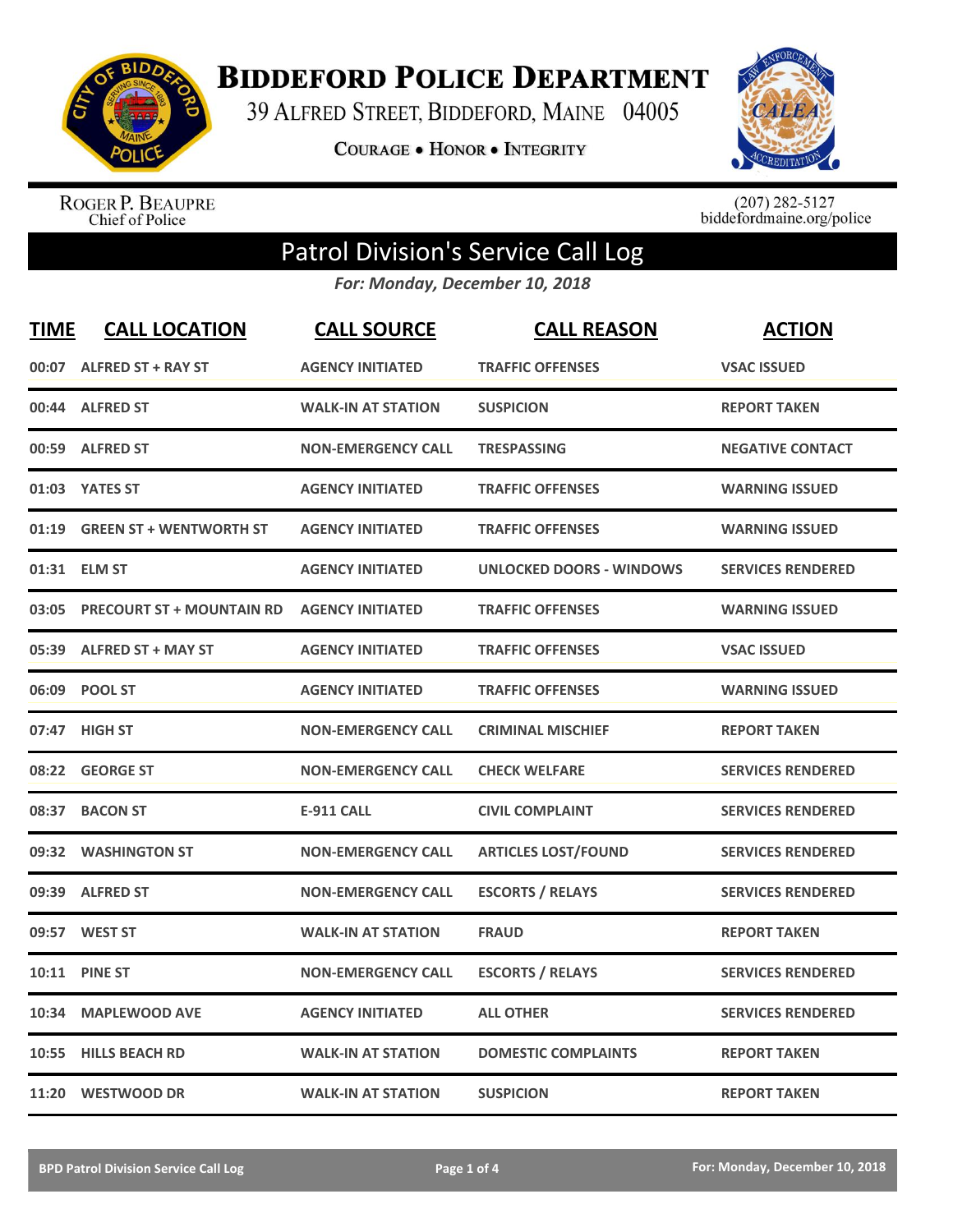| <b>TIME</b> | <b>CALL LOCATION</b>                                                                | <b>CALL SOURCE</b>                                                                     | <b>CALL REASON</b>                                                             | <b>ACTION</b>            |
|-------------|-------------------------------------------------------------------------------------|----------------------------------------------------------------------------------------|--------------------------------------------------------------------------------|--------------------------|
|             | <b>11:21 MAIN ST</b>                                                                | <b>NON-EMERGENCY CALL</b>                                                              | <b>CHECK WELFARE</b>                                                           | <b>NEGATIVE CONTACT</b>  |
|             | 11:52 ALFRED ST                                                                     | <b>WALK-IN AT STATION</b>                                                              | <b>COURT ORDERED CHECK IN</b>                                                  | <b>SERVICES RENDERED</b> |
|             | 11:53 DRAPEAU ST                                                                    | <b>NON-EMERGENCY CALL</b>                                                              | <b>SUSPICION</b>                                                               | <b>REPORT TAKEN</b>      |
|             | 12:00 SPRINGBROOK DR                                                                | <b>E-911 CALL</b>                                                                      | <b>JUVENILE OFFENSES</b>                                                       | <b>SERVICES RENDERED</b> |
|             | 13:07 OLD DOGS LN                                                                   | <b>E-911 CALL</b>                                                                      | 911 MISUSE                                                                     | <b>WARNING ISSUED</b>    |
|             | 13:09 ELM ST                                                                        | <b>NON-EMERGENCY CALL</b>                                                              | <b>CHECK WELFARE</b>                                                           | <b>SERVICES RENDERED</b> |
|             | 13:20 ADAMS ST                                                                      | <b>NON-EMERGENCY CALL</b>                                                              | <b>CHECK WELFARE</b>                                                           | <b>SERVICES RENDERED</b> |
|             | 13:23 ALFRED ST<br>CHARGE: VIOLATING CONDITION OF RELEASE<br><b>CHARGE: ASSAULT</b> | <b>E-911 CALL</b><br>CHARGE: REFUSING TO SUBMIT TO ARREST OR DETENTION, PHYSICAL FORCE | <b>ASSAULT</b><br>OFFENDER: AYLA A CARNEY  AGE: 30  RESIDENT OF: BIDDEFORD, ME | <b>CITATION ISSUED</b>   |
|             | 13:29 CUTTS ST                                                                      | <b>NON-EMERGENCY CALL</b>                                                              | <b>CHECK WELFARE</b>                                                           | <b>SERVICES RENDERED</b> |
| 13:48       | <b>SUMMER ST</b>                                                                    | <b>NON-EMERGENCY CALL</b>                                                              | <b>PAPERWORK</b>                                                               | <b>SERVICES RENDERED</b> |
|             | 13:53 ALFRED ST                                                                     | <b>AGENCY INITIATED</b>                                                                | <b>PRO-ACTIVE DV RESPONSE TEAM</b>                                             | <b>NEGATIVE CONTACT</b>  |
| 13:54       | <b>POMERLEAU ST</b>                                                                 | <b>AGENCY INITIATED</b>                                                                | <b>PRO-ACTIVE DV RESPONSE TEAM</b>                                             | <b>NEGATIVE CONTACT</b>  |
| 15:22       | <b>MEDICAL CENTER DR</b>                                                            | <b>NON-EMERGENCY CALL</b>                                                              | <b>EVIDENCE COLLECTION</b>                                                     | <b>REPORT TAKEN</b>      |
|             | 15:30 PORTER ST + FOSS ST                                                           | <b>E-911 CALL</b>                                                                      | <b>CHECK WELFARE</b>                                                           | <b>SERVICES RENDERED</b> |
|             | 15:37 HILLS BEACH RD                                                                | <b>E-911 CALL</b>                                                                      | 911 MISUSE                                                                     | <b>WARNING ISSUED</b>    |
|             | 15:38 MAIN ST + MAPLEWOOD AVE                                                       | <b>AGENCY INITIATED</b>                                                                | <b>ASSIST PD AGENCY</b>                                                        | <b>SERVICES RENDERED</b> |
|             | 15:41 ALFRED ST                                                                     | <b>WALK-IN AT STATION</b>                                                              | <b>COURT ORDERED CHECK IN</b>                                                  | <b>SERVICES RENDERED</b> |
|             | 15:45 ALFRED ST                                                                     | E-911 CALL                                                                             | 911 MISUSE                                                                     | <b>WARNING ISSUED</b>    |
|             | 16:02 ALFRED ST                                                                     | <b>WALK-IN AT STATION</b>                                                              | <b>COURT ORDERED CHECK IN</b>                                                  | <b>SERVICES RENDERED</b> |
|             | 16:21 ELM ST                                                                        | <b>AGENCY INITIATED</b>                                                                | <b>TRAFFIC OFFENSES</b>                                                        | <b>WARNING ISSUED</b>    |
|             | 16:56 ELM ST                                                                        | <b>AGENCY INITIATED</b>                                                                | <b>DISABLED VEHICLE</b>                                                        | <b>SERVICES RENDERED</b> |
|             | 17:03 ELM ST                                                                        | <b>AGENCY INITIATED</b>                                                                | <b>TRAFFIC OFFENSES</b>                                                        | <b>WARNING ISSUED</b>    |
|             | 17:03 POOL ST                                                                       | <b>NON-EMERGENCY CALL</b>                                                              | <b>ASSIST PD AGENCY</b>                                                        | <b>SERVICES RENDERED</b> |
|             | 17:23 ELM ST + FOREST ST                                                            | <b>AGENCY INITIATED</b>                                                                | <b>TRAFFIC OFFENSES</b>                                                        | <b>WARNING ISSUED</b>    |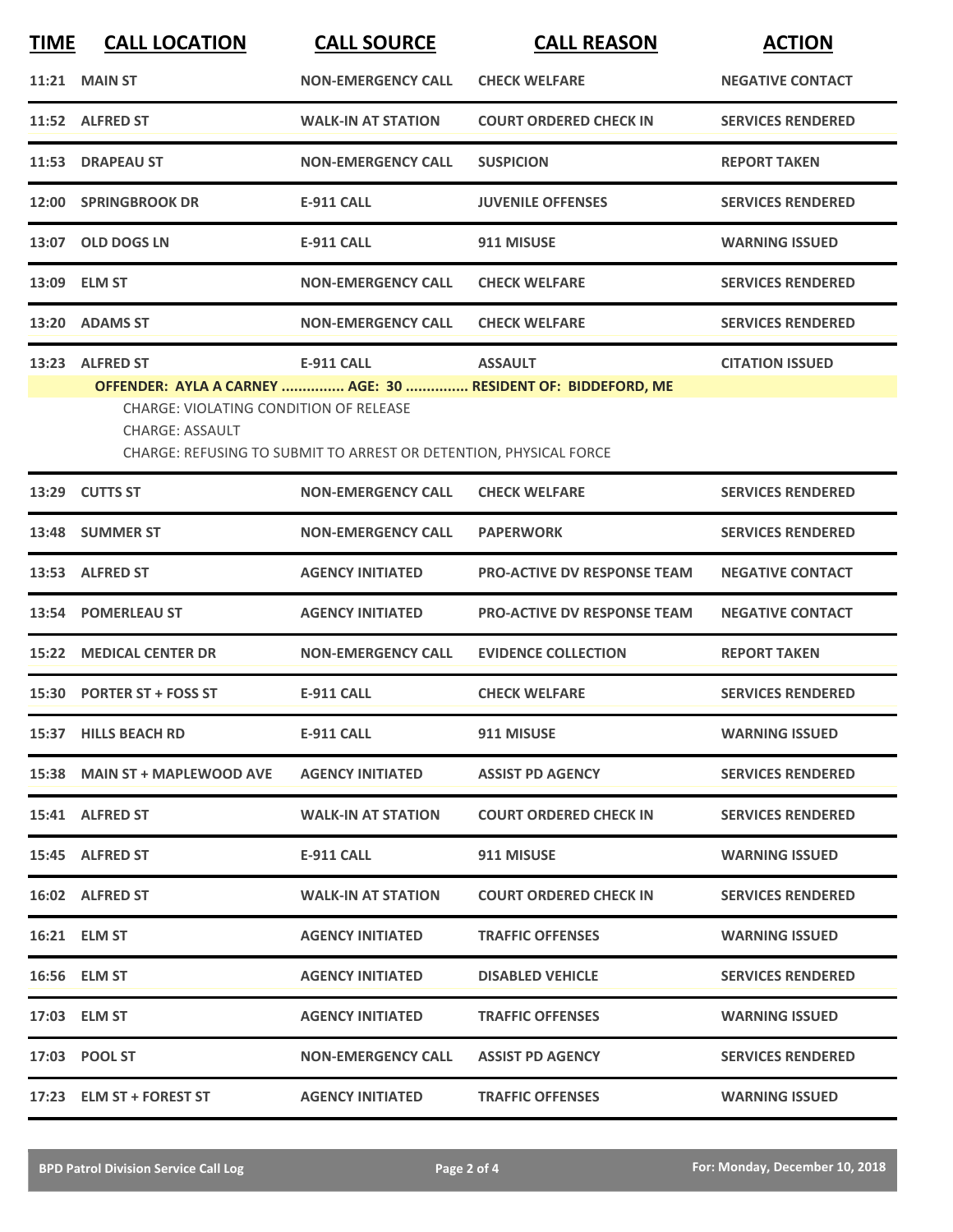| <b>TIME</b> | <b>CALL LOCATION</b>                              | <b>CALL SOURCE</b>                                        | <b>CALL REASON</b>                                                 | <b>ACTION</b>             |
|-------------|---------------------------------------------------|-----------------------------------------------------------|--------------------------------------------------------------------|---------------------------|
| 17:31       | <b>MOUNTAIN RD + BOULDER WAY AGENCY INITIATED</b> |                                                           | <b>TRAFFIC OFFENSES</b>                                            | <b>WARNING ISSUED</b>     |
|             | 17:39 CRESCENT ST                                 | <b>WALK-IN AT STATION</b>                                 | <b>ALL OTHER</b>                                                   | <b>SERVICES RENDERED</b>  |
|             | 17:40 SOUTH ST                                    | <b>NON-EMERGENCY CALL</b>                                 | <b>HARASSMENT</b>                                                  | <b>SERVICES RENDERED</b>  |
|             | 18:02 STATE ST                                    | <b>NON-EMERGENCY CALL</b>                                 | <b>DISTURBANCE / NOISE</b>                                         | <b>SERVICES RENDERED</b>  |
|             | 18:38 SOUTH ST                                    | <b>NON-EMERGENCY CALL</b>                                 | <b>CIVIL COMPLAINT</b>                                             | <b>CIVIL COMPLAINT</b>    |
|             | 18:45 GREEN ST                                    | <b>NON-EMERGENCY CALL</b>                                 | <b>FIREWORKS COMPLAINT</b>                                         | <b>NEGATIVE CONTACT</b>   |
|             | 18:58 POOL ST                                     | <b>AGENCY INITIATED</b>                                   | <b>CRUISER ACCIDENT</b>                                            | <b>REPORT TAKEN</b>       |
| 19:04       | <b>ALFRED ST + SHOPS WAY</b>                      | <b>AGENCY INITIATED</b>                                   | <b>TRAFFIC OFFENSES</b>                                            | <b>WARNING ISSUED</b>     |
|             | 19:12 SUMMER ST                                   | <b>NON-EMERGENCY CALL</b>                                 | <b>DRUG</b>                                                        | <b>CITATION ISSUED</b>    |
|             |                                                   |                                                           | OFFENDER: BROOKE ASHLEY AUDIE  AGE: 23  RESIDENT OF: BIDDEFORD, ME |                           |
|             |                                                   | CHARGE: UNLAWFUL POSSESSION OF SCHEDULED DRUG (2 charges) |                                                                    |                           |
| 19:39       | <b>PRECOURT ST + MOUNTAIN RD</b>                  | <b>AGENCY INITIATED</b>                                   | <b>TRAFFIC OFFENSES</b>                                            | <b>WARNING ISSUED</b>     |
| 19:40       | <b>CARDINAL LN</b>                                | <b>NON-EMERGENCY CALL</b>                                 | <b>PARKING COMPLAINT</b>                                           | <b>GONE ON ARRIVAL</b>    |
| 19:40       | <b>CUTTS ST</b>                                   | <b>NON-EMERGENCY CALL</b>                                 | <b>WARRANT ARREST</b>                                              | <b>NEGATIVE CONTACT</b>   |
|             | 20:24 HOPE LN                                     | <b>NON-EMERGENCY CALL</b>                                 | <b>HARASSMENT</b>                                                  | <b>UNFOUNDED</b>          |
| 20:35       | <b>LINCOLN ST</b>                                 | <b>E-911 CALL</b>                                         | 911 MISUSE                                                         | <b>CALL TRANSFERRED</b>   |
|             | 20:49 ELM ST                                      | <b>AGENCY INITIATED</b>                                   | <b>TRAFFIC OFFENSES</b>                                            | <b>DEFECT CARD ISSUED</b> |
|             | 21:05 ALFRED ST + RAY ST                          | <b>AGENCY INITIATED</b>                                   | <b>TRAFFIC OFFENSES</b>                                            | <b>WARNING ISSUED</b>     |
|             | 21:10 OLD DOGS LN                                 | <b>AGENCY INITIATED</b>                                   | <b>ASSIST PD AGENCY</b>                                            | <b>SERVICES RENDERED</b>  |
|             | 21:14 ALFRED ST + LAMBERT ST                      | <b>AGENCY INITIATED</b>                                   | <b>TRAFFIC OFFENSES</b>                                            | <b>WARNING ISSUED</b>     |
|             | 21:21 MAINE TPKE                                  | <b>AGENCY INITIATED</b>                                   | <b>TRAFFIC OFFENSES</b>                                            | <b>WARNING ISSUED</b>     |
|             | 21:22 MEDICAL CENTER DR                           | <b>AGENCY INITIATED</b>                                   | <b>PAPERWORK</b>                                                   | <b>PAPERWORK SERVED</b>   |
|             | 22:17 SOUTH ST                                    | <b>AGENCY INITIATED</b>                                   | <b>TRAFFIC OFFENSES</b>                                            | <b>WARNING ISSUED</b>     |
|             | 22:58 ELM ST + ORCHARD ST                         | <b>AGENCY INITIATED</b>                                   | <b>TRAFFIC OFFENSES</b>                                            | <b>WARNING ISSUED</b>     |
|             | 23:04 ALFRED ST                                   | <b>AGENCY INITIATED</b>                                   | <b>TRAFFIC OFFENSES</b>                                            | <b>WARNING ISSUED</b>     |
|             | 23:15 ELM ST + PRECOURT ST                        | <b>AGENCY INITIATED</b>                                   | <b>TRAFFIC OFFENSES</b>                                            | <b>WARNING ISSUED</b>     |
|             | 23:27 ALFRED ST                                   | <b>AGENCY INITIATED</b>                                   | <b>TRAFFIC OFFENSES</b>                                            | <b>VSAC ISSUED</b>        |